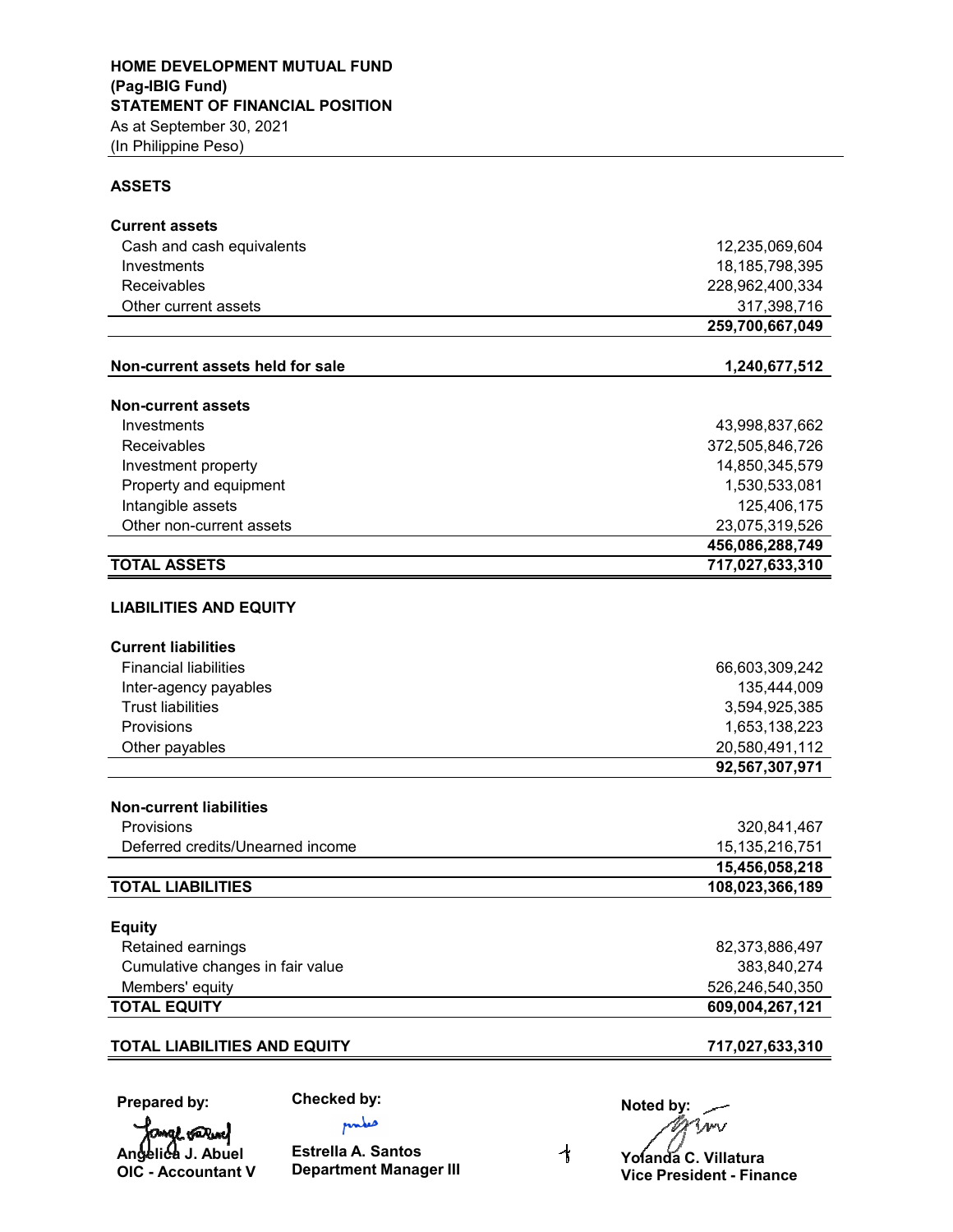### **HOME DEVELOPMENT MUTUAL FUND (Pag-IBIG Fund) STATEMENT OF COMPREHENSIVE INCOME** For the period ended September 30, 2021 (In Philippine Peso)

| <b>Income</b>                            |                 |
|------------------------------------------|-----------------|
| Service and business income              | 30,886,565,320  |
| Gains                                    | 6,451,121,240   |
| Other non-operating income               | 2,048,082,887   |
|                                          | 39,385,769,447  |
| <b>Expenses</b>                          |                 |
| <b>Personnel services</b>                | 3,232,816,155   |
| Maintenance and other operating expenses | 5,053,639,074   |
| <b>Financial expenses</b>                | 50,587,705      |
| Non-cash expenses                        | 6,521,845,825   |
|                                          | 14,858,888,759  |
| <b>Profit</b>                            | 24,526,880,688  |
| Net Assistance/Subsidy                   | (4,730,000)     |
| <b>Net Income</b>                        | 24,522,150,688  |
| Other comprehensive income               | (2,285,296,501) |
| <b>Comprehensive Income</b>              | 22,236,854,187  |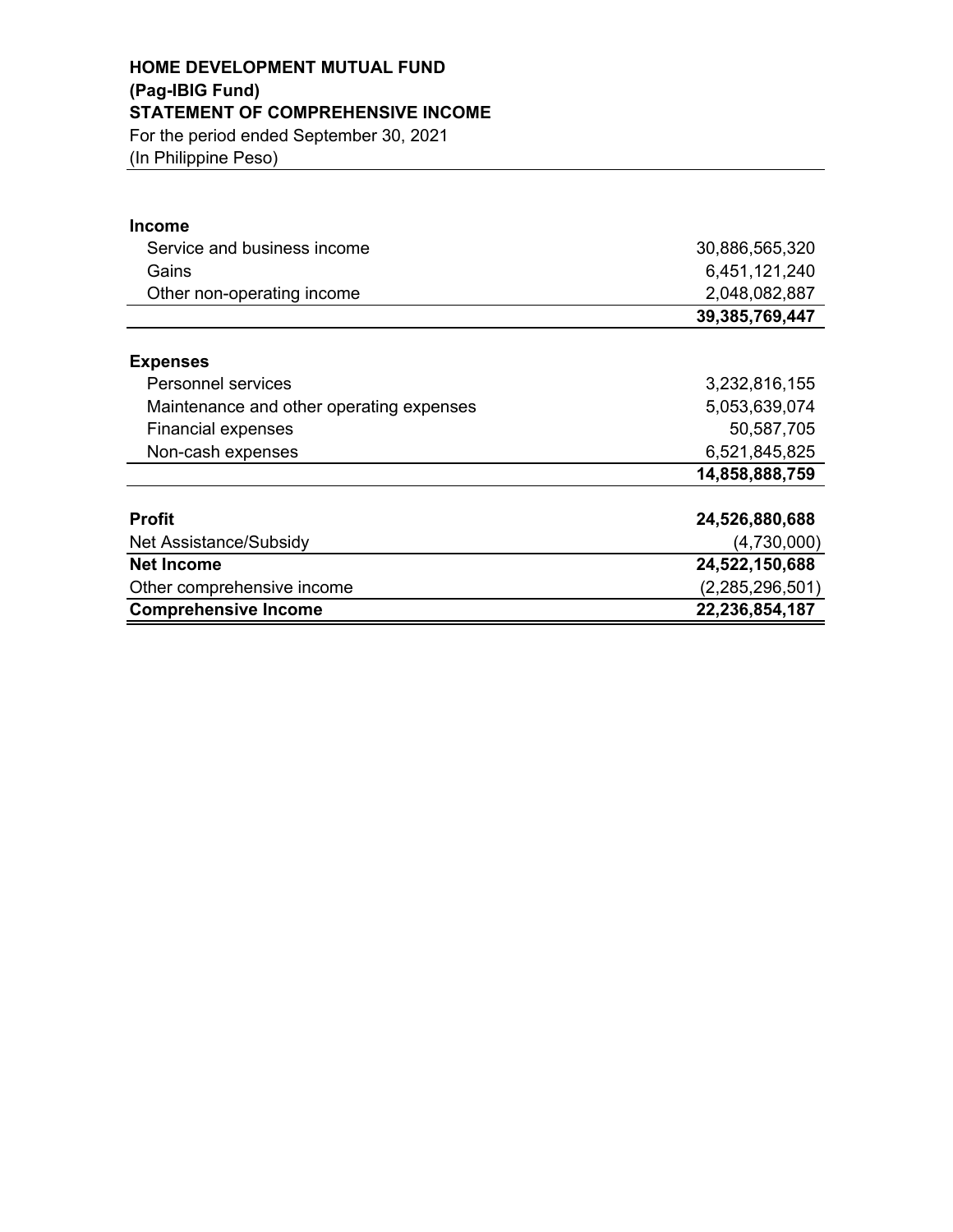#### **HOME DEVELOPMENT MUTAL FUND (Pag-IBIG Fund) STATEMENTS OF CHANGES IN EQUITY** For the period ended September 30, 2021

(In Philippine Peso)

|                                                         | <b>Cumulative Changes</b> |                                 |                        |                     |
|---------------------------------------------------------|---------------------------|---------------------------------|------------------------|---------------------|
|                                                         |                           | in Fair Value Retained Earnings | <b>Members' Equity</b> | Total               |
| Balance, January 1, 2021                                | 2,669,136,775             | 87,234,365,027                  | 465,220,602,822        | 555, 124, 104, 624  |
| Members' contribution                                   |                           |                                 | 48,070,148,139         | 48,070,148,139      |
| Comprehensive Income for the period                     | (2,285,296,501)           | 24,522,150,688                  |                        | 22,236,854,187      |
| <b>Dividends</b>                                        | 0                         | (29, 402, 722, 423)             | 29,402,722,423         |                     |
| Provident claims                                        |                           |                                 | (13, 413, 338, 049)    | (13, 413, 338, 049) |
| Offsetting of Total Accumulated Value/Other adjustments |                           | 20,093,205                      | (3,033,594,985)        | (3,013,501,780)     |
| Balance, September 30, 2021                             | 383,840,274               | 82,373,886,497                  | 526,246,540,350        | 609,004,267,121     |
| Balance, January 1, 2020                                | (2, 102, 878, 187)        | 86,522,507,589                  | 436,645,292,769        | 521,064,922,171     |
| Members' contribution                                   |                           |                                 | 44,585,931,719         | 44,585,931,719      |
| Comprehensive income for the year                       | 4,772,014,962             | 31,705,808,424                  | <sup>0</sup>           | 36,477,823,386      |
| <b>Dividends</b>                                        | 0                         | (31,072,799,783)                | 31,072,799,783         |                     |
| Provident claims                                        |                           |                                 | (12, 815, 222, 102)    | (12,815,222,102)    |
| Offsetting of Total Accumulated Value/Other adjustments |                           | 78,848,797                      | (34, 268, 199, 347)    | (34, 189, 350, 550) |
| Balance, December 31, 2020                              | 2,669,136,775             | 87,234,365,027                  | 465,220,602,822        | 555,124,104,624     |